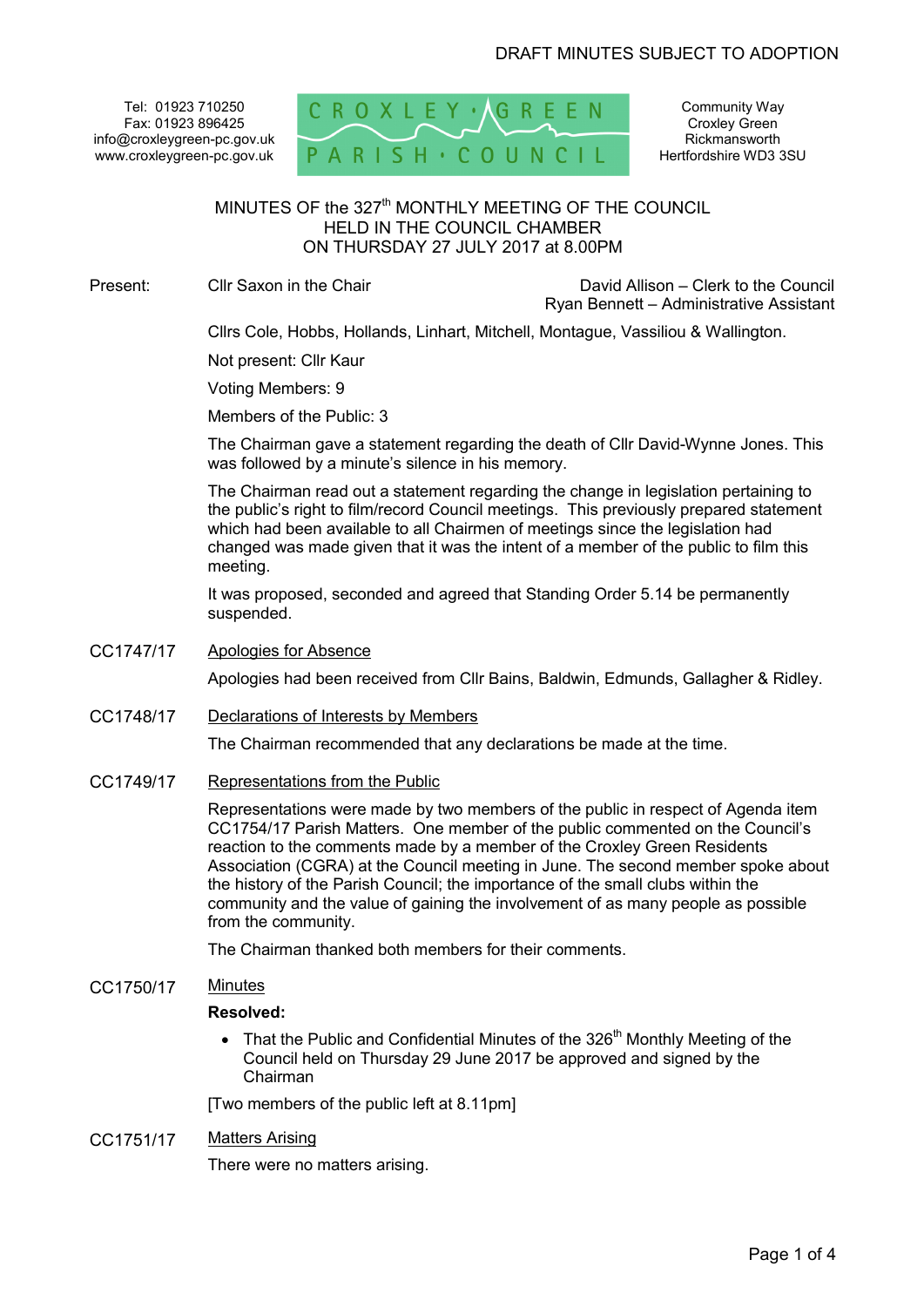- CC1752/17 Committee Reports CC1752.1/17 Environment and Amenity Committee held on Tuesday 6 June 2017 **Resolved:**  • That the Minutes of the Environment & Amenity Committee
	- meeting held on Tuesday 6 June 2017 be adopted as a report of the meeting.
	- CC1752.2/17 Any matters arising

There were no matters arising.

CC1752.3/17 Planning and Development Committee held on Wednesday 7 June and Wednesday 21 June 2017.

#### **Resolved:**

- That the Minutes of the Planning and Development Committee held on Wednesday 7 June and Wednesday 21 June 2017 be adopted as report of the meeting.
- CC1752.4/17 Any matters arising

There were no matters arising.

CC1752.5/17 Finance and Administration Committee held on Thursday 8 June 2017

### **Resolved:**

- That the Minutes of the Finance & Administration Committee of Thursday 8 June 2017 be adopted as a report of the meeting.
- CC1752.6/17 Any matters arising

There were no matters arising.

#### CC1753/17 Working Parties

The Chairman introduced this item and asked the Clerk to elaborate. The Clerk said that the Council currently had 7 working parties.

**Parish Pump:** This working party was no longer needed as it had been decided what will happen with the future of the Parish Pump.

**Land Transfer:** Cllr Mitchell stated that he had a meeting with officers from Three Rivers District Council and had told them which land in question CGPC would be seeking to transfer. However, due to TRDC staff turnover it may be pertinent for CGPC to seek another meeting.

Cllr Mitchell elaborated that he had spoken to all TRDC Croxley Green Cllrs and all supported ownership transfer to CGPC with one supporting CGPC having the land on a long lease. He commented that it was common place in other districts and recently St. Albans had been transferring land to Parishes.

Cllr Vassiliou asked whether CGPC need to get more public support behind their ideas for land transfer. Cllr Mitchell said that it had been mentioned plenty of times in the Parish Pump, MyCroxley and at the Annual Parish Meetings.

**Council Workings:** The Clerk commented that this working party was currently in abeyance and that work should re-continue after the summer recess.

**Neighbourhood Plan:** Cllr Mitchell explained that the external independent examiner on behalf of TRDC currently had the plan and that TRDC had received over 70 comments during their consultation period. A Cllr mentioned that HAPTC were using copies of the CGPC Neighbourhood Plan on their Neighbourhood Planning training days.

**Watford Road Parking:** This working party was dissolved in June 2016 (Minute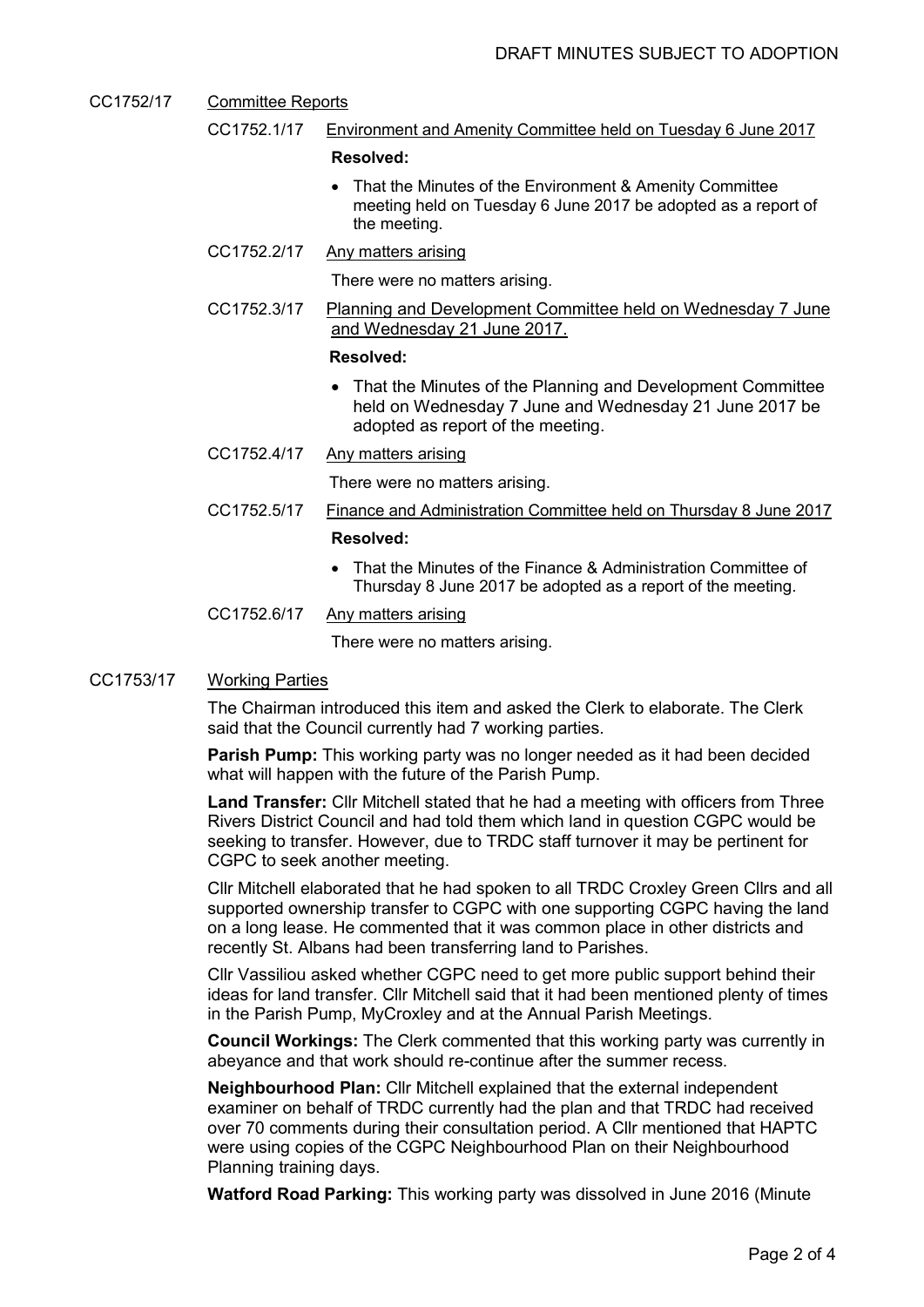## CC1613/61).

**Renewal of Council Building:** Cllr Saxon explained that there had been no meeting of this working party at present.

**Business Plan:** Cllr Cole informed those present that there had been 4 meetings of the working party, that 2 members had given a presentation to the CGRA and that the next meeting would likely be in September.

## CC1754/17 Parish Matters

The Chairman introduced this item and referred to the supporting paper that had been circulated with the Agenda and invited comment from Members.

A Cllr asked whether a written statement was necessary if members of the public were to be present at the meeting. A Cllr said that it would be useful if they were not able to attend the meetings.

One Cllr spoke against the proposal as they felt the current system of contacting a Cllr or the Clerk was more than sufficient for members of the public to raise matters which could be brought before Council to discuss.

The Clerk commented that he was supportive of the trial and confirmed to members that it will be only for meetings of the full Council for a three month period.

#### **Resolved:**

• That, for a trial period of three months, the Council will have a ten minute session at full Council meetings for the public to raise items that are not on the Agenda.

[Three members of the public left at 8.46pm]

#### CC1755/17 Parish Council Charities 2017-18

The Chairman introduced this item and asked Cllrs to input their nominations. A Cllr suggested that the Council should pick a charity of which David-Wynne Jones supported. The Chairman thanked the Cllr for his suggestion and that they would pick a charity in relation to David.

The Administrative Assistant commented that volunteers who helped organise the Dog Show have struggled in the past to secure prizes for the tombola as the money raised was not going towards an animal related charity. The Administrative Assistant suggested that the Dog Show should have it's own charity separate from the 2 other charities which the Council raised money for throughout the year.

The Chairman suggested that 1 of the charities should be Housing 21 who help run the sheltered accommodation at Chalmers Court.

## **Resolved:**

• That the Parish Council's chosen charities for 2017 will be Housing 21, one still to be confirmed and that the National Animal Welfare Trust will be the official charity of the 2017 Dog Show.

## C1756/17 Local Area Forum

Cllr Wallington gave a verbal report from the last TRDC Local Area Forum held on 26 June 2017.